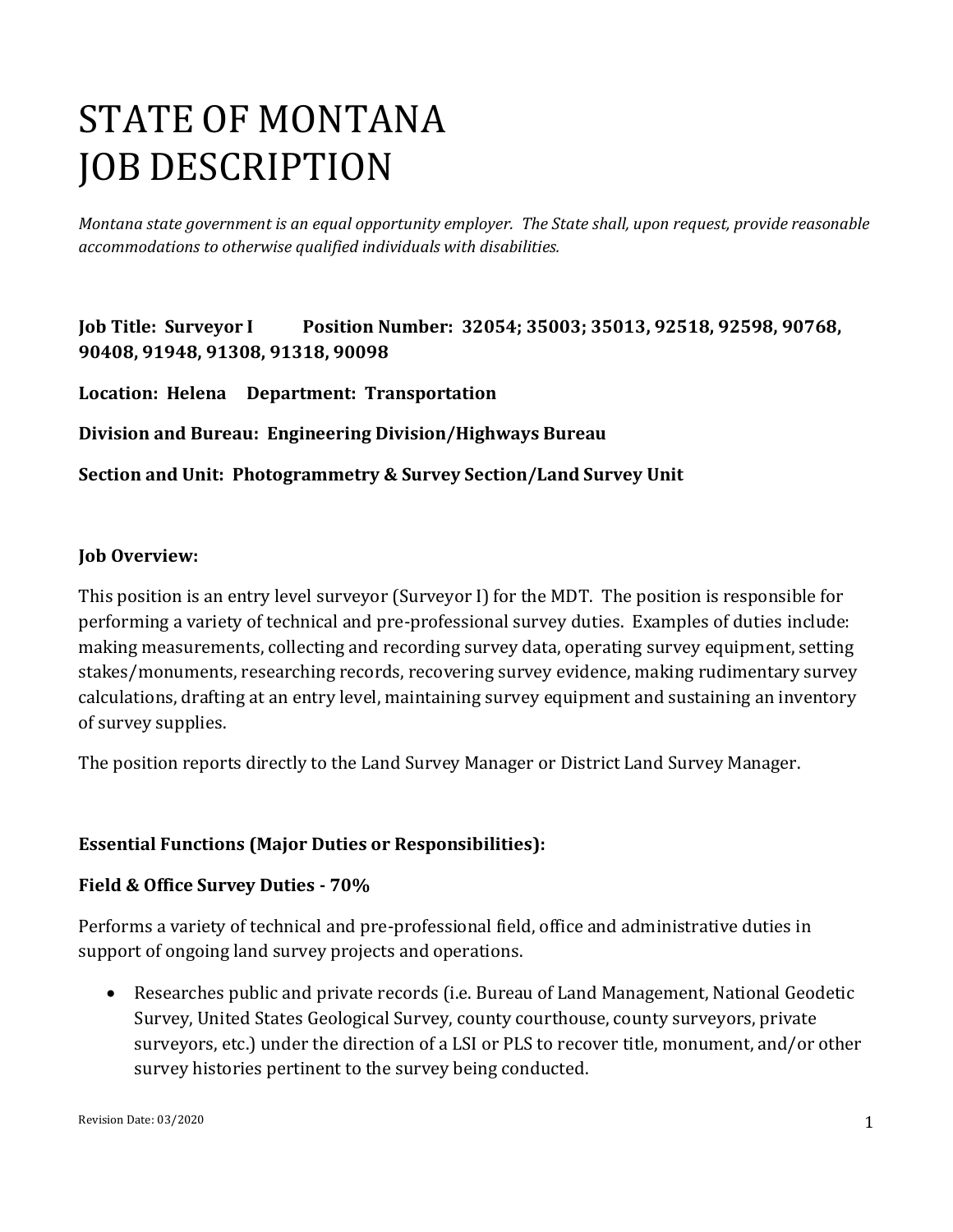- Contacts landowners to notify them when survey crews will be on their property and finds out if there are any special circumstances survey crews need to be aware of since the rightof-entry forms were completed.
- Conducts field survey activities by recovering monuments and other survey evidence, operating survey instruments, recording data, setting stakes and monuments and performing other related field survey tasks. Operates machinery and equipment required to accomplish survey tasks including: vehicles, electronic total stations, engineering/digital levels, data collectors, GPS equipment, calculators, computers and software, other standard survey tools and equipment, and various hand tools used for digging, cutting, marking, etc.
- Organizes, computes, and adjusts survey data to be used in compiling reports, maps, plats and exhibits. Examples of these duties include: reducing field notes, making section breakdown calculations, making proportionate measurement calculations, adjusting traverses and level notes, drafting, completing corner recordation forms and calculating surveys.
- Prepares documents (i.e. maps, plats, exhibits, control diagrams, certificates of survey, reports, control abstracts, coordinate listings, etc.) to be used in engineering planning and design, right-of-way acquisition and/or for submission to other agencies.
- Performs survey reviews for compliance with established standards and for computational accuracy. Identifies areas of non-conformance or substandard work, makes recommendations for resolution and refers them to the Land Survey Manager or appropriate District Land Survey Manager for final action.

#### **Survey Party Chief - 20%**

Serves as party chief for routine field surveys by overseeing field activities under the guidance of a professional land surveyor.

- Identifies and gathers project background information by reviewing scope of project with professional surveyor. Determines what data needs to be gathered in the field, the resources needed to complete field survey activities information needed to complete survey, determines and gathers required survey background documentation and determines data collection activities for project through discussion with the professional land surveyor. Compares these requirements to available staff and their related expertise/abilities to determine how to complete projects.
- Performs the following land surveying tasks under the supervision of a professional land surveyor: property corner search, retracing GLO surveys, retracing property boundaries, retracing highway right-of-way, writing legal descriptions, preparing plats, preparing corner recordations, staking property boundaries, making land survey calculations, etc.
- Submits completed surveys to the professional land surveyor for review, approval, signature, and distribution.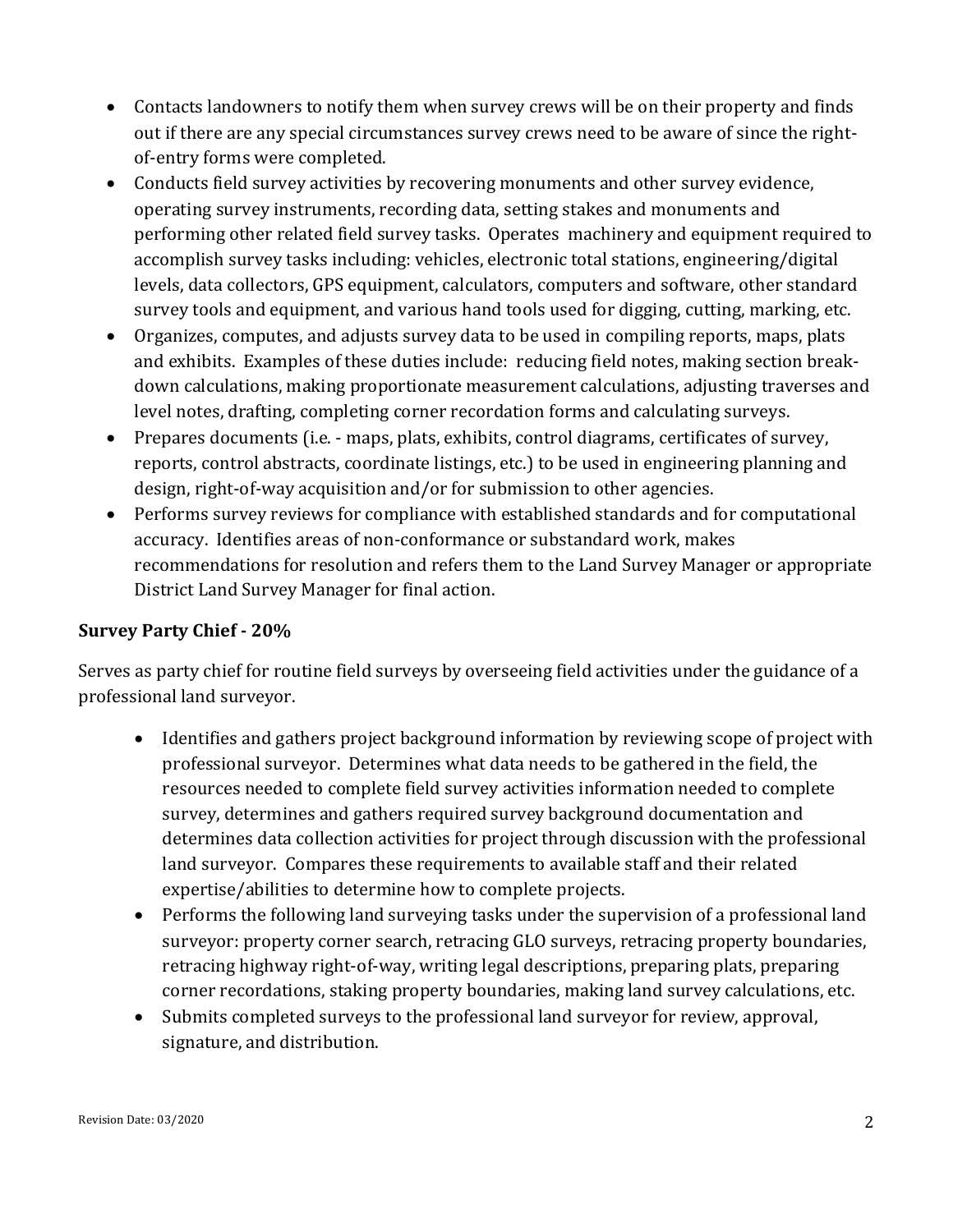## **Equipment Maintenance - 5%**

Maintains equipment and supply inventories to ensure availability and proper functioning to support survey operations.

- Schedules repair and maintenance work for the survey vehicle.
- Evaluates, organizes, and prepares equipment to be used in surveys conducted by the Survey Unit.
- Adjusts, maintains, and cleans survey equipment to assure proper alignment, operation, and safety. This includes pegging levels, adjusting tribrachs, checking EDMs on calibration baselines, etc.
- Orders and maintains an inventory of survey supplies to assure availability when needed.

### **Other Duties - 5%**

Performs a variety of other duties as assigned in support of Section, Bureau and MDT goals and objectives examples of other duties are:

- Assisting with other MDT programs on special projects.
- Attending training and educational sessions as required
- As assigned by the Land Survey Manager or appropriate District Land Survey Manager, conducts training sessions for district survey crews on complex survey procedures and the use of state-of-the-art survey equipment and methods.
- Participate in maintaining the National Geodetic Survey (NGS) vertical control network by replacing NGS bench marks, running levels in accordance with NGS specifications, and preparing level data for submission to NGS.

#### **Supervision**

The number of employees supervised is: N/A

The position number for each supervised employee is: N/A

#### **Physical and Environmental Demands:**

- Extensive statewide travel (travel is estimated to range from 10% to 30% of the time)
- Lifting objects in excess of 30 lbs.
- Ability to walk over uneven terrain or in water
- Continual walking or standing
- Exposure to extreme weather conditions and high-speed traffic
- Operation of motor vehicles and survey and related equipment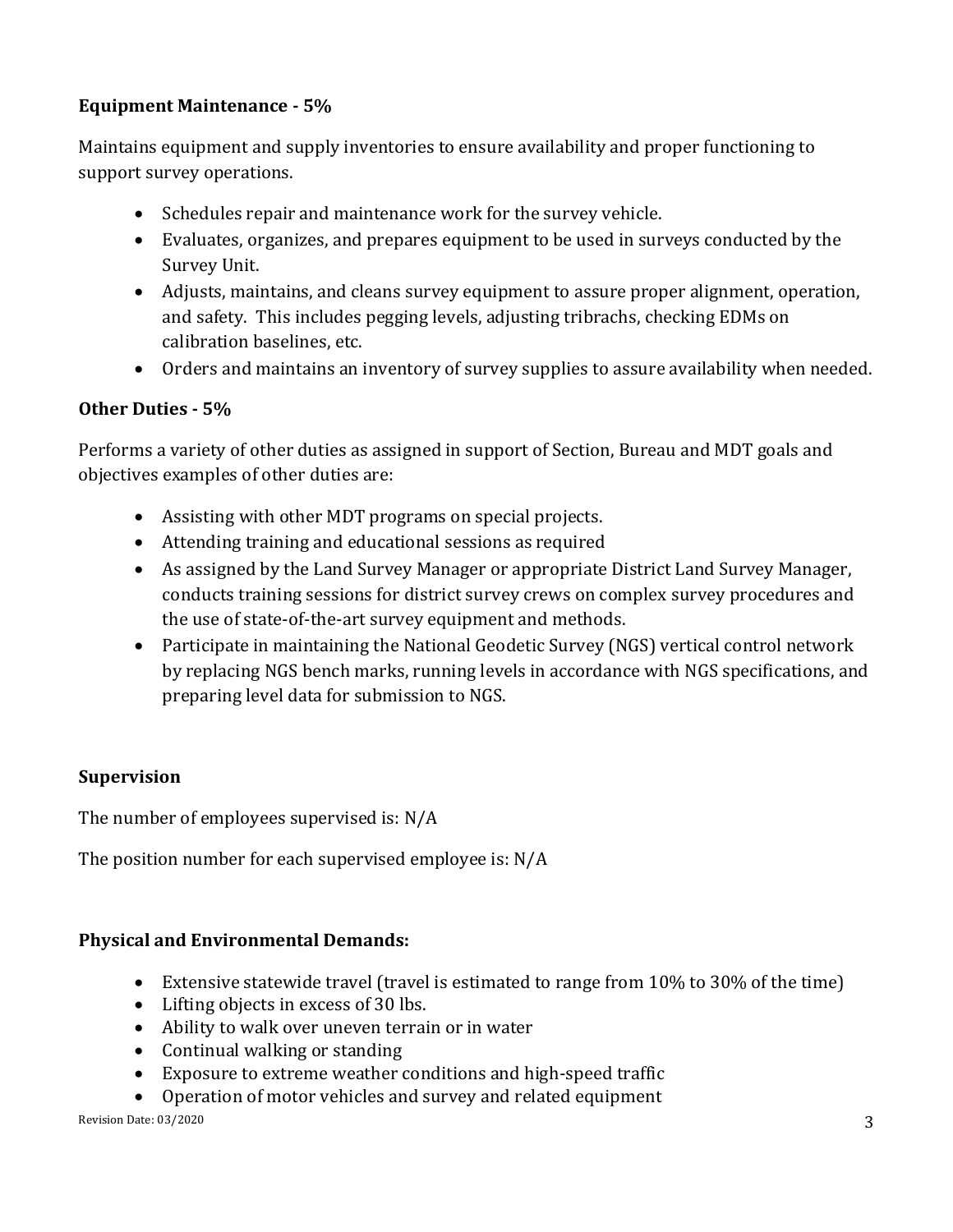### **Knowledge, Skills and Abilities (Behaviors):**

This position requires knowledge of standard surveying techniques, practices, and procedures; survey equipment, geometry; trigonometry; computers; survey computation and adjustment software; and documentation and research techniques. The position requires some knowledge of the B.L.M. Manual of Instructions for the Survey of Public Lands, the Montana Subdivision and Platting Act, the Certified Corner Recordation Act.

Knowledge of MDT survey policy and procedures and MDT highway design and construction is desirable.

This position requires skill in the use and operation of survey instruments of all types; operating computers and survey computation and adjustment software; and in reading and interpreting maps and plans.

### **Minimum Qualifications (Education and Experience):**

The required knowledge and skills are typically acquired through a combination of education and experience equivalent to an Associate's or Bachelor's Degree in Land Surveying, Geomatics, or a related filed from an accredited college or university. Related degrees must include significant coursework in survey related maths, drafting, and surveying techniques, principles and practices.

No additional experience is required.

Certifications, licensure, or other credentials include: N/A

Alternative qualifications include: Any combination of additional related work experience and education equivalent to the minimum qualifications.

#### **Special Requirements:**

*List any other special required information for this position*

|              | Fingerprint check | IXI. | Valid driver's license         |
|--------------|-------------------|------|--------------------------------|
| $\mathbf{1}$ | Background check  |      | Other; Describe                |
|              | MFPE Union Code   |      | <b>Safety Responsibilities</b> |

The specific statements shown in each section of this description are not intended to be all inclusive. They represent typical elements and criteria considered necessary to perform the job successfully.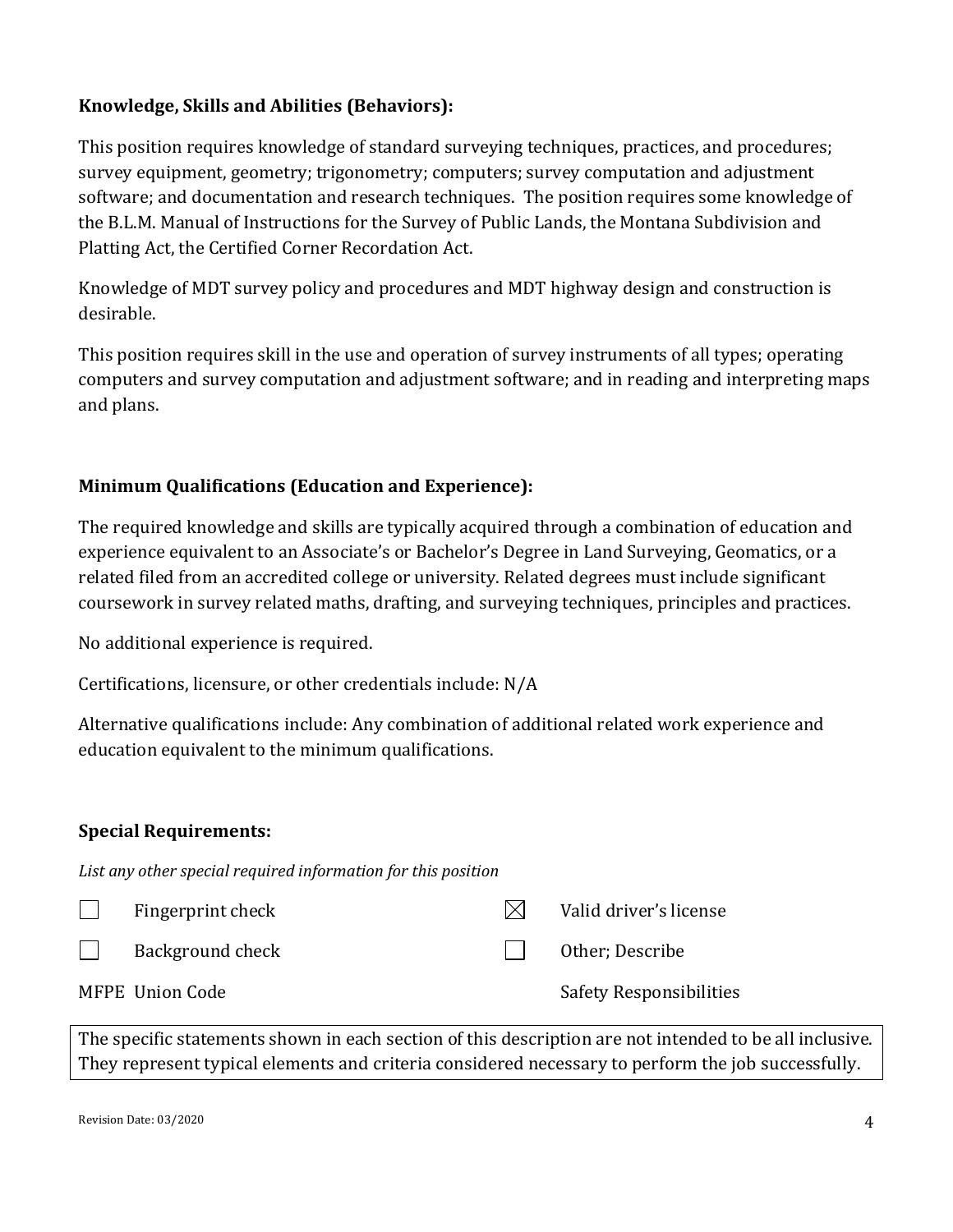# **Signatures**

My signature below indicates the statements in the job description are accurate and complete.

| <b>Immediate Supervisor</b>  | Title                                                                        | <b>Date</b> |
|------------------------------|------------------------------------------------------------------------------|-------------|
| <b>Administrative Review</b> | Title<br>My signature below indicates that I have read this job description. | <b>Date</b> |
| <b>Employee</b>              | <b>Title</b>                                                                 | <b>Date</b> |